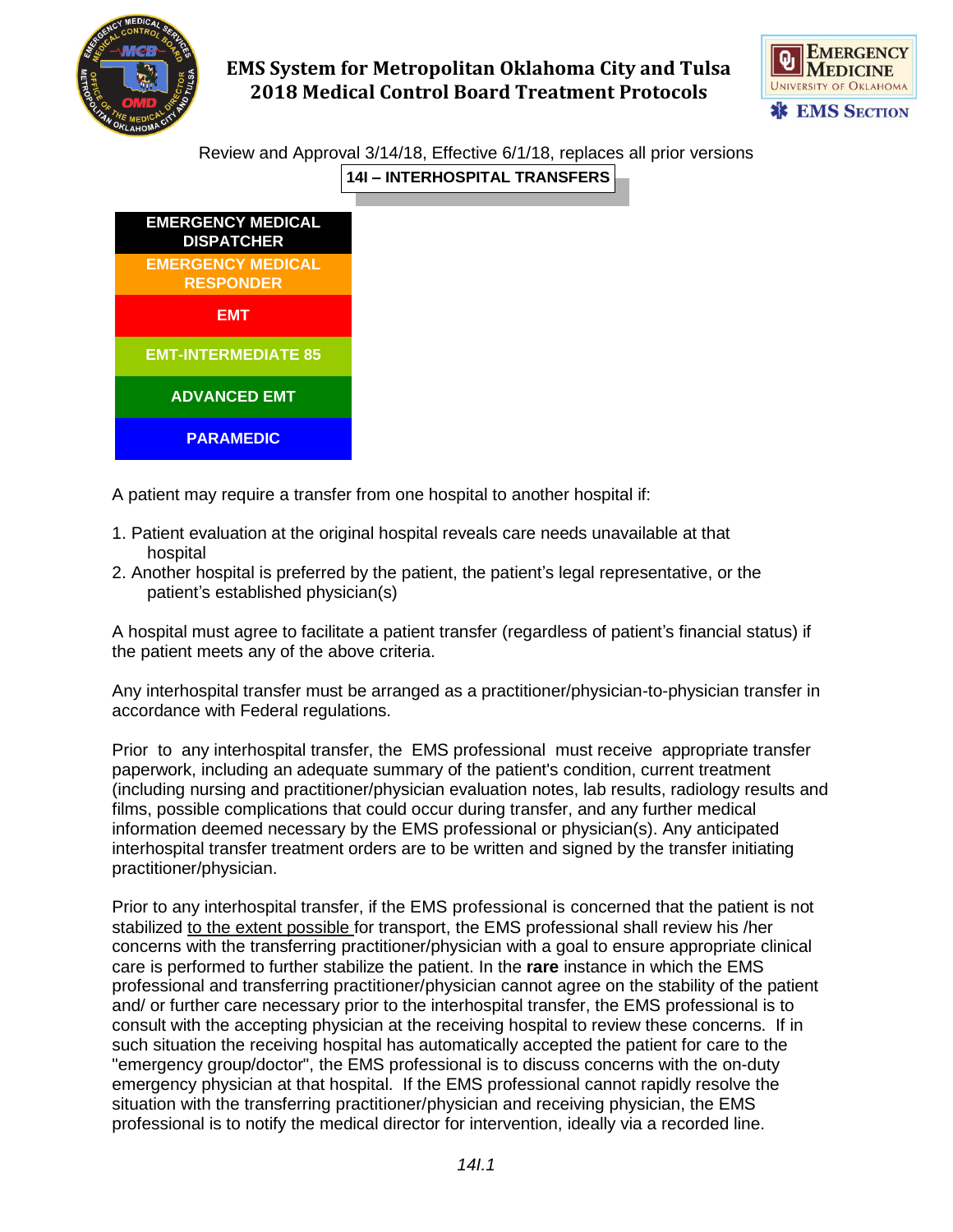



Review and Approval 3/14/18, Effective 6/1/18, replaces all prior versions

### **PROTOCOL 14I: Interhospital Transfers, cont.**

The overriding principle for all aspects of interhospital transfer is matching patient needs with adequate provider knowledge and skill, equipment and infrastructure that provide continued patient safety during transport.

### **It the professional and ethical responsibility of an EMS professional as well as of an EMS organization to not accept or perform an interhospital transfer that involves monitoring and treatment exceeding their scope of authorized practice, training, and/or ability.**

An EMS professional must be licensed as an EMT – I85 or higher to verify patency of vascular access. IV fluid type and flow rate must be specified in written practitioner/physician orders and verified prior to interhospital transfer. Any IV fluid bag supplied must contain enough solution to accommodate the expected interhospital transport time.

Any IV infusion medications must be specified in written practitioner/physician orders and verified prior to interhospital transfer. The paramedic is to verify all IV infusion medications ordered during the interhospital transfer are on the pre-approved list contained in this protocol. Medications that are not on the pre-approved list must be specifically approved by one of the receiving hospital's on-line medical control emergency physicians or the accepting physician prior to transport. There is a limit of 4 concurrent IV infusion medications for paramedic-only accompanied interhospital transfers.

All interhospital transfer patients with IV infusion medications will be continuously cardiac monitored, including monitoring pulse oximetry during transport. Waveform capnography should be utilized as indicated by appropriate protocols. Blood pressure monitoring will be at least as frequently as every 10 minutes with a minimum of two blood pressure recordings. The interhospital transfer orders may specify more frequent measurements.

During interhospital transfer, should the patient experience signs or symptoms of intolerance (significant side effects) to the IV infusion medication(s) or the IV infusion pump indicates an error not easily addressed by the paramedic, stop the infusion and consult the transferring hospital's on-line medical control for direction.

Mechanical ventilation settings must be confirmed with either the transferring practitioner/physician or a respiratory therapist. The paramedic must review and confirm ventilation rate, tidal volume, FiO2 (50% or 100%), and positive-end expiratory pressure (PEEP) settings. If at any time during interhospital transfer mechanical ventilation malfunctions, institute bag-valve assisted ventilations with 100% O2 while troubleshooting the mechanical ventilator and airway circuit. Ensure the patient receives appropriate oxygenation and ventilation continuously.

All indwelling devices and lines (e.g. chest tube(s), naso/orogastric tube, PEG/G/J-tube, surgical drain(s), intra-aortic balloon pump (IABP), ventricular assist device (VAD), wound vacuum) must be reviewed with either the transferring practitioner/physician or appropriate nursing personnel. Potential complications during transfer should be discussed and contingency plans reviewed. If the paramedic feels unable to safely monitor and maintain any indwelling device, he or she is to request appropriate nursing or ancillary personnel from the transferring hospital to accompany the patient during transfer.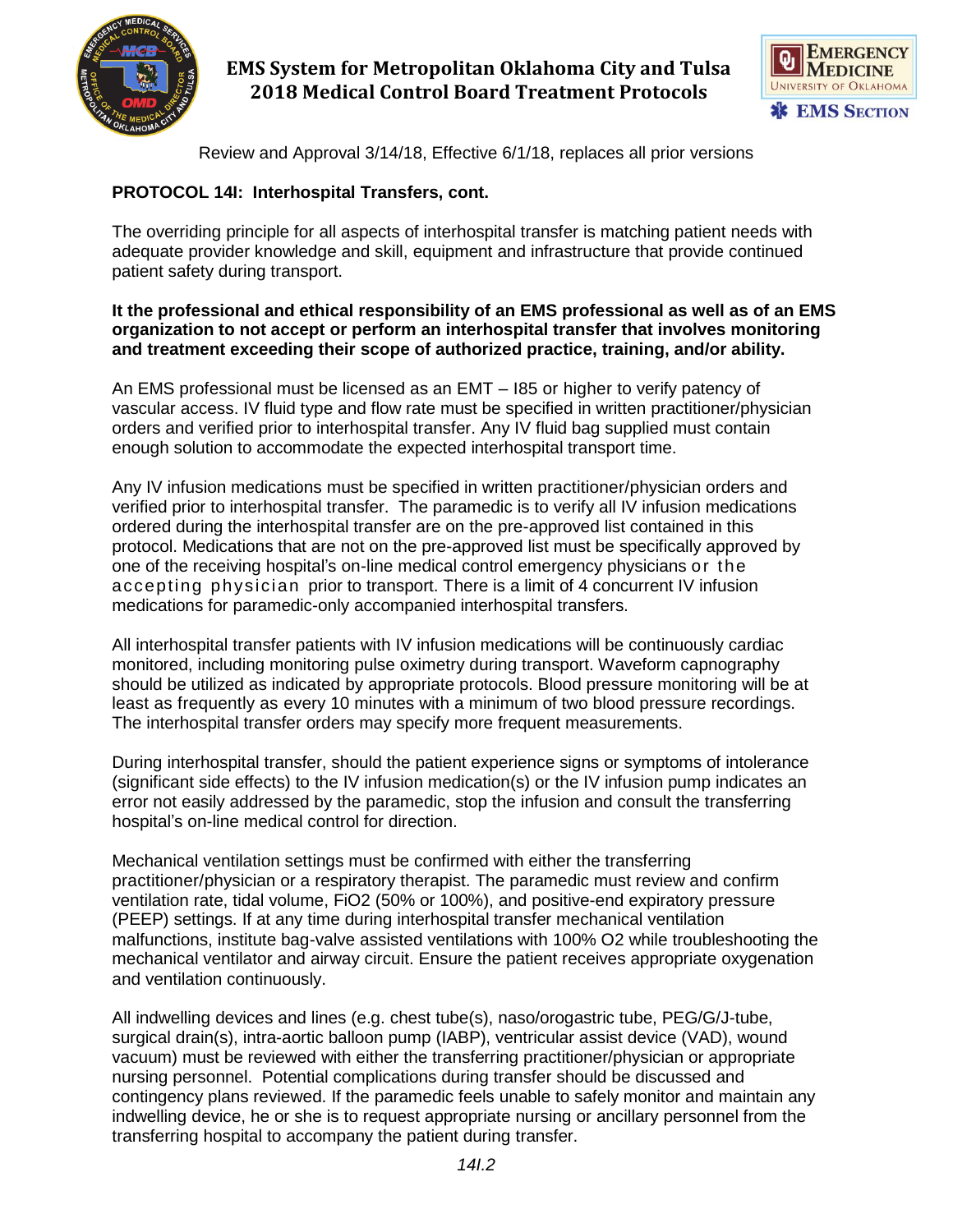



Review and Approval 3/14/18, Effective 6/1/18, replaces all prior versions

### **PROTOCOL 14I: Interhospital Transfers, cont.**

Under these conditions, EMS personnel will not begin the transfer until such request is accommodated.

\*\*\*For specialized patients not ordinarily transported by EMS professionals (e.g., high-risk obstetrical patients, neonates) or for any patient with a condition requiring interhospital assessment and/or treatment beyond expected EMS professional scope of practice, an appropriately trained healthcare professional is to accompany the transporting EMS professionals to best provide interhospital transfer care.

For acute stroke patients either having received alteplase (tPA®) just prior to interhospital transfer or that will be continuing to receive alteplase during interhospital transfer, specific documentation and treatment should include:

- 1. Vital signs prior to transport and every 10 minutes enroute. Verify that systolic blood pressure is less than 180 mmHg and diastolic blood pressure is less than 105 mmHg. If blood pressure exceeds these limits, the transferring hospital is to lower the blood pressure via antihypertensives for further vascular stabilization prior to transport.
- 2. Stroke neuro-exam at time of interhospital transfer, utilizing the Los Angeles Prehospital Stroke Screen.
- 3. Oxygen administration via NC or NRB if dyspnea or SpO2 <94% at room air.
- 4. Head of cot elevated at approximately 15 degrees if tolerated and low risk of aspiration.
- 5. Patient NPO status, including medications, to protect against aspiration.
- 6. Documentation of total dose and time of IV alteplase bolus (if dose is completed prior to transfer) and when infusion started (and completed, if applicable).
- 7. Infuse all alteplase from tubing by infusing saline through same tubing set following alteplase dose.
	- When bottle appears empty, there is still some alteplase left in the tubing which must be infused.
	- Remove the IV tubing connector from the bottle and attach it to a newly spiked bag of normal saline and re-start infusion at the previous rate used. This will ensure that the remainder of the alteplase is infused.
- 8. Anti-hypertensive therapy adjustment enroute:
	- If labetalol IV infusion started at sending facility: Increase infusion rate by 2 mg/min every 10 minutes (to maximum of 8 mg/min) until desired decrease in BP: Sys BP <180 mmHg and Dia BP <105 mmHg
	- If nicardipine IV infusion started at sending facility: Increase infusion rate by 2.5 mg/hr every 10 minutes (to maximum of 15 mg/hr) until desired decrease in BP: Sys BP <180 mmHg and Dia BP <105 mmHg
	- Discontinue anti-hypertensive infusion for any one of the following: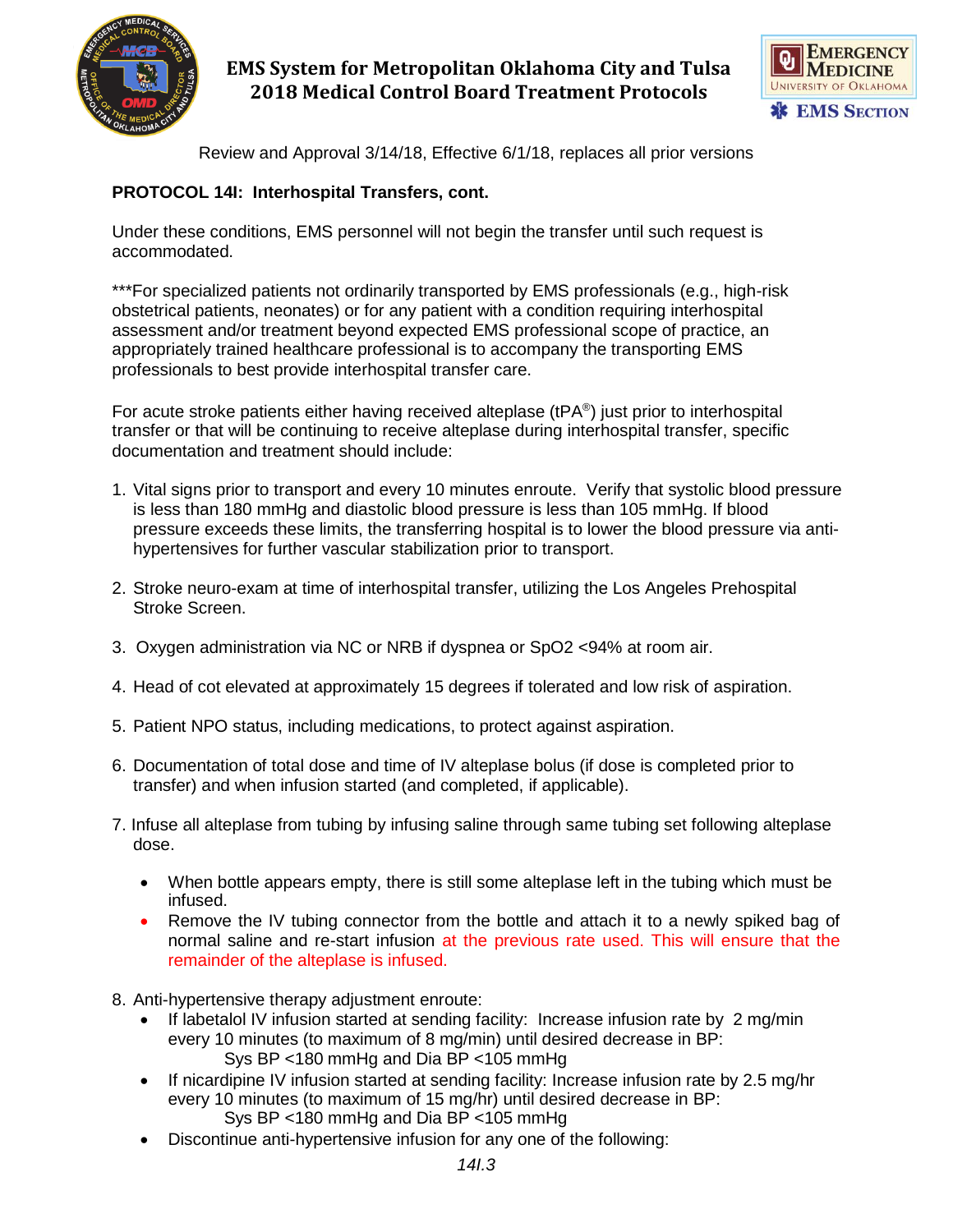



Review and Approval 3/14/18, Effective 6/1/18, replaces all prior versions Sys BP <140 mmHg, Dia BP <80 mmHg, or heart rate <50 per minute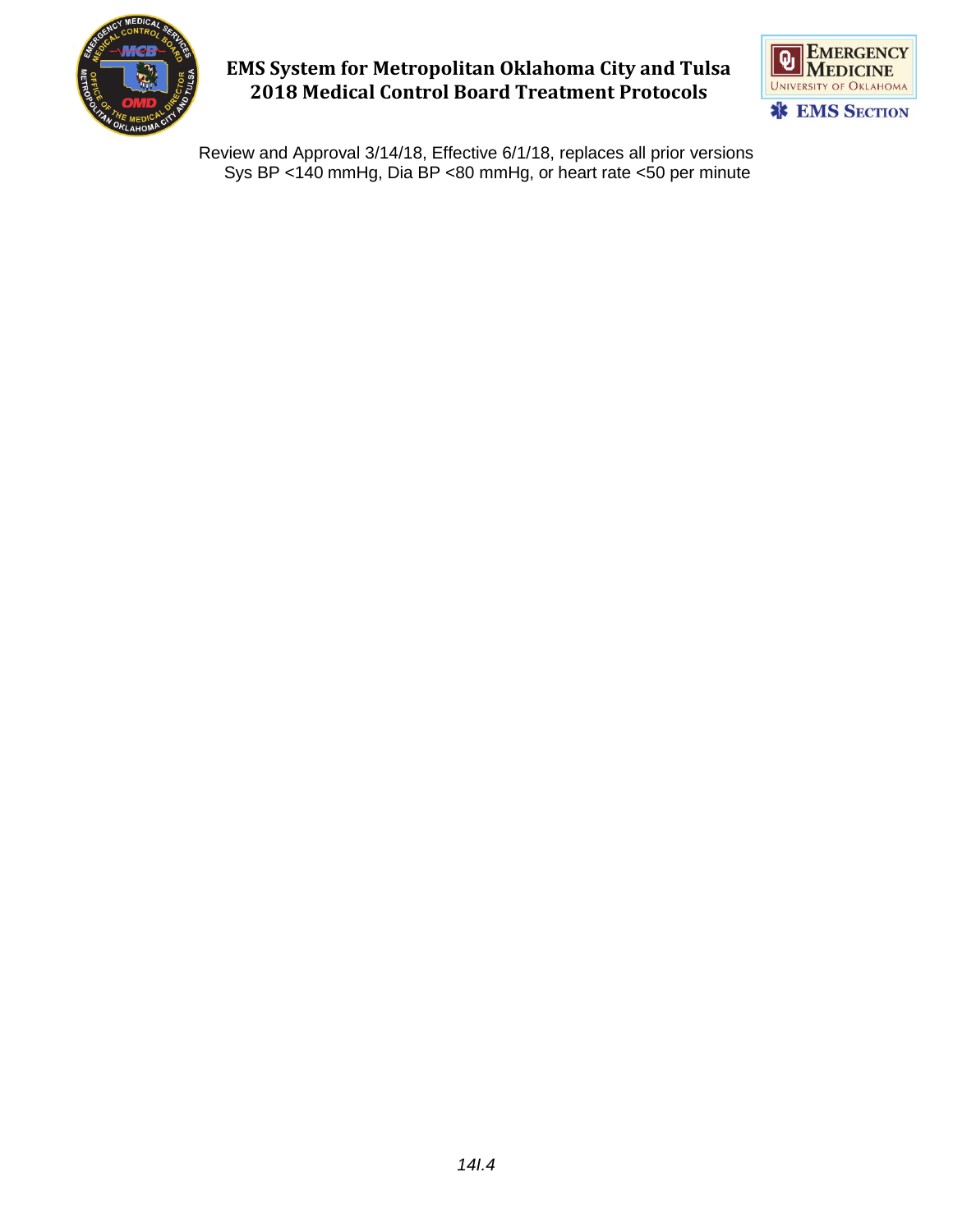



Review and Approval 3/14/18, Effective 6/1/18, replaces all prior versions **PROTOCOL 14I: Interhospital Transfers, cont.**

**OSDH Pre-Approved IV Medications During Interhospital Transfer (Infusions are continuation of infusions started at the transferring facility, not initiations)**

|  |  |  | <b>Class of Medication</b> |
|--|--|--|----------------------------|
|--|--|--|----------------------------|

**Class of Medication Significant Side Effects**

### **Sedatives**

Diazepam (Valium® Diprivan (Propofol® ) Lorazepam (Ativan<sup>®</sup>) Midazolam (Versed®) ) Respiratory depression, Hypotension

### **Opiate Analgesics**

| Fentanyl (Sublimaze®)<br>Hydromorphone (Dilaudid®)<br>Meperidine (Demerol <sup>®</sup> )<br>Morphine<br>Nalbuphine (Nubain <sup>®</sup> )   | Respiratory depression, Hypotension                                                          |
|---------------------------------------------------------------------------------------------------------------------------------------------|----------------------------------------------------------------------------------------------|
| <b>Hypertension Control Agents</b>                                                                                                          |                                                                                              |
| Labetalol (Normodyne <sup>®</sup> , Trandate <sup>®</sup> )<br>Nicardipine (Cardene <sup>®</sup> )<br>Nitroprusside (Nipride <sup>®</sup> ) | Hypotension, Symptomatic bradycardia<br>Symptomatic tachycardia, Ventricular<br>dysrhythmias |
| <b>Acute Coronary Syndrome Agents</b>                                                                                                       |                                                                                              |
| <b>Anti-platelet (Clot Inhibitors)</b><br>Abciximab (ReoPro <sup>®</sup> )<br>Eptifibatide (Integrilin <sup>®</sup> )                       | <b>Bleeding</b>                                                                              |
| <b>Anti-coagulant (Clot Inhibitors)</b><br>Heparin                                                                                          | <b>Bleeding</b>                                                                              |
| Thrombolytic ("Clot Buster")<br>Alteplase (tPA <sup>®</sup> )<br>Reteplase (Retavase®)<br>Tenectaplase (TNKase®)                            | <b>Bleeding</b>                                                                              |

### **Anti-anginal (Coronary Vasodilator)** Nitroglycerin (Tridil® **Hypotension**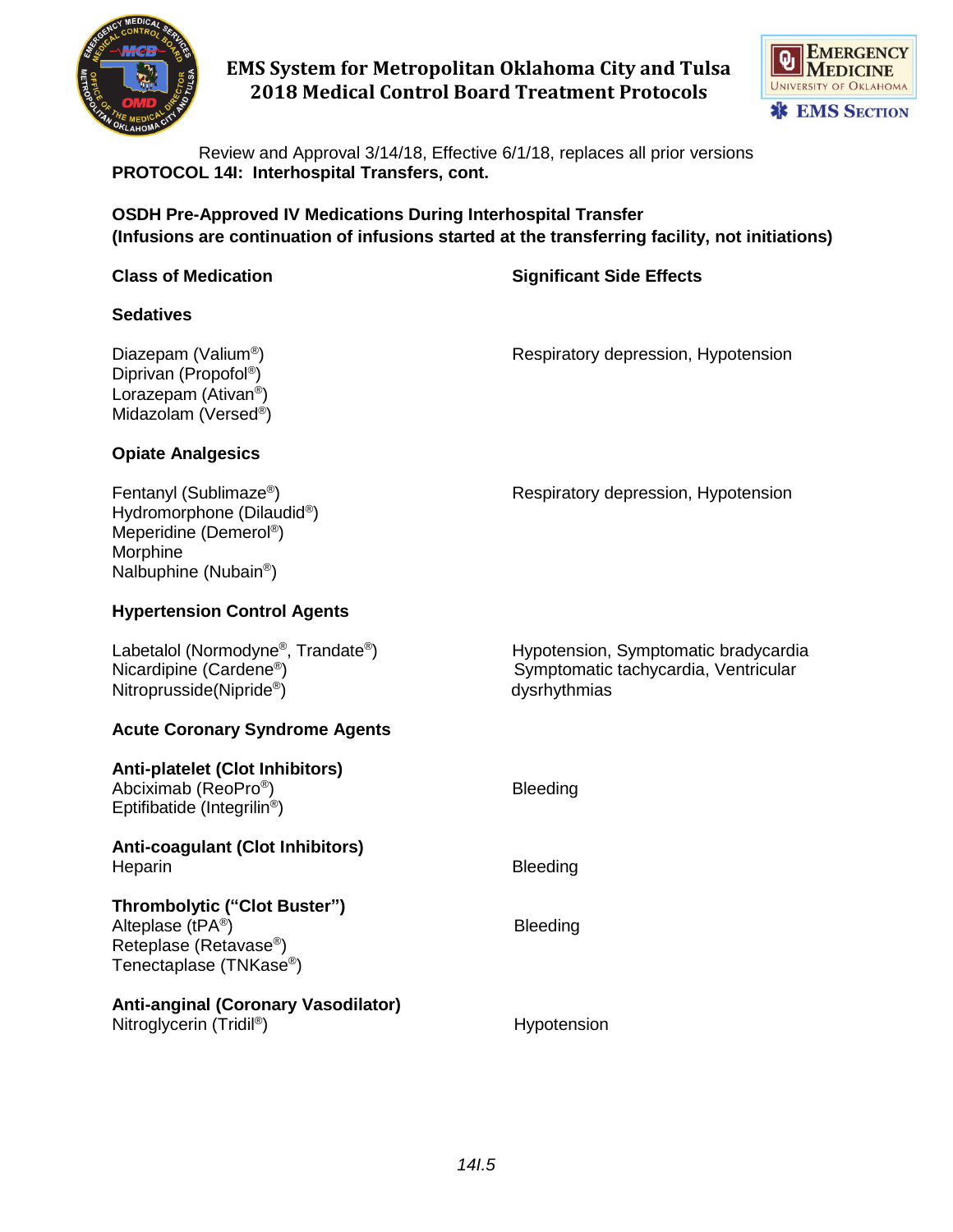



Review and Approval 3/14/18, Effective 6/1/18, replaces all prior versions **PROTOCOL 14I: Interhospital Transfers, cont.**

**OSDH Pre-Approved IV Medications during Interhospital Transfer, cont. (Infusions are continuation of infusions started at the transferring facility, not initiations)**

**Class of Medication Significant Side Effects**

### **Cardiac Anti-arrhythmics**

Amiodarone (Cordarone®, Pacerone® Diltiazem (Cardizem® Lidocaine Ventricular dysrhythmias Procainamide

) Hypotension, Symptomatic bradycardia ) Symptomatic tachycardia,

### **Vasopressors (Hypotension Treatment)**

Dobutamine (Dobutrex® Dopamine (Intropin ® Epinephrine Norepinephrine (Levophed®) Phenylephrine (Neosynephrine<sup>®</sup>) ) Hypertension, Symptomatic tachycardias ) Ventricular dysrhythmias

## **Volume Expanders (Hypovolemia Treatment)**

Albumin **Dextran** Hetastarch (Hespan<sup>®</sup>) Plasma protein fraction (Plasmanate®) Allergic reactions ranging from itching only to more serious reactions of hives, (urticaria), respiratory distress (typically bronchospasm), tachycardia, and hypotension (evidence of anaphylaxis).

### **Blood Products (Anemia or Coagulopathy Treatment)**

**Cryoprecipitate** Frozen Plasma (FFP) Packed Red Blood Cells (PRBC) **Platelets** Whole Blood **Gastrointestinal Bleeding Control Agents** Allergic reactions ranging from itching only to more serious reactions of hives, (urticaria), respiratory distress (typically bronchospasm), tachycardia, and hypotension (evidence of anaphylaxis).

Esomeprazole (Nexium® – acid reducer) None Octreotide (Sandostatin®–varices constrictor) Pantoprazole (Protonix® – acid reducer)

### **Acid-Base Metabolism Agents**

Sodium Bicarbonate None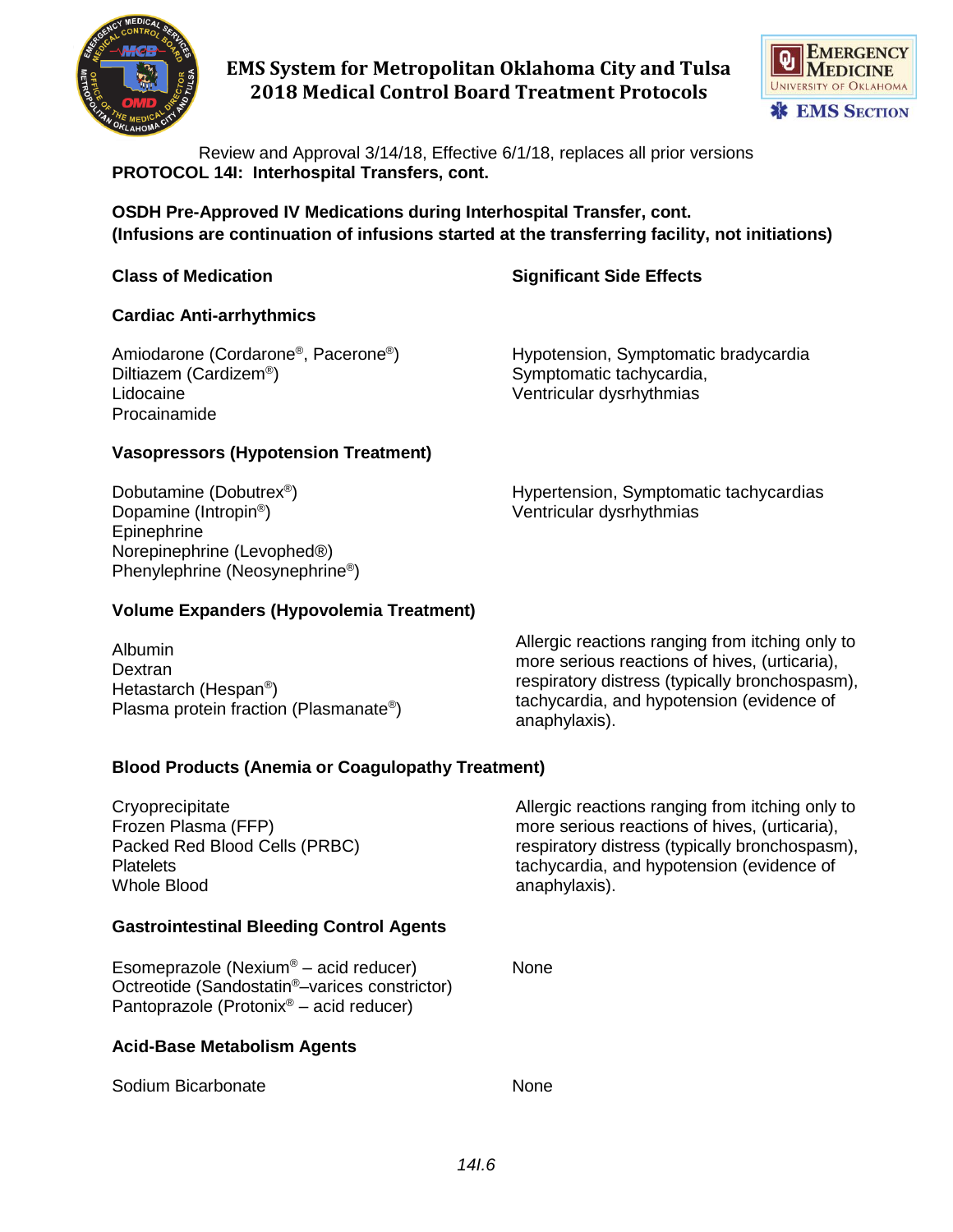



Review and Approval 3/14/18, Effective 6/1/18, replaces all prior versions **PROTOCOL 14I: Interhospital Transfers, cont.**

**OSDH Pre-Approved IV Medications during Interhospital Transfer, cont. (Infusions are continuation of infusions started at the transferring facility, not initiations)**

| <b>Class of Medication</b>                                                                                                                                                                                                                                                                                                                                                                                             | <b>Significant Side Effects</b>                                                                                                                                                                                                                                                                                                                                                                                                                  |
|------------------------------------------------------------------------------------------------------------------------------------------------------------------------------------------------------------------------------------------------------------------------------------------------------------------------------------------------------------------------------------------------------------------------|--------------------------------------------------------------------------------------------------------------------------------------------------------------------------------------------------------------------------------------------------------------------------------------------------------------------------------------------------------------------------------------------------------------------------------------------------|
| <b>Hyperglycemia Control Agents</b>                                                                                                                                                                                                                                                                                                                                                                                    |                                                                                                                                                                                                                                                                                                                                                                                                                                                  |
| Insulin                                                                                                                                                                                                                                                                                                                                                                                                                | Hypoglycemia-related complications                                                                                                                                                                                                                                                                                                                                                                                                               |
| <b>Electrolyte Replacement</b>                                                                                                                                                                                                                                                                                                                                                                                         |                                                                                                                                                                                                                                                                                                                                                                                                                                                  |
| Potassium chloride (KCL)                                                                                                                                                                                                                                                                                                                                                                                               | Ventricular dysrhythmias                                                                                                                                                                                                                                                                                                                                                                                                                         |
| <b>Seizure Control Agent</b>                                                                                                                                                                                                                                                                                                                                                                                           |                                                                                                                                                                                                                                                                                                                                                                                                                                                  |
| Fosphenytoin (Cerebyx <sup>®</sup> )<br>Magnesium (for eclampsia)<br>Phenytoin (Dilantin <sup>®</sup> )<br>Phenobarbital                                                                                                                                                                                                                                                                                               | Respiratory depression, Hypotension,<br>Symptomatic bradycardia                                                                                                                                                                                                                                                                                                                                                                                  |
| <b>Bronchospasm Control Agents</b>                                                                                                                                                                                                                                                                                                                                                                                     |                                                                                                                                                                                                                                                                                                                                                                                                                                                  |
| Aminophylline (Theophylline <sup>®</sup> )                                                                                                                                                                                                                                                                                                                                                                             | Symptomatic tachycardias, Hypertension                                                                                                                                                                                                                                                                                                                                                                                                           |
| <b>Pregnancy - Related Agents</b>                                                                                                                                                                                                                                                                                                                                                                                      |                                                                                                                                                                                                                                                                                                                                                                                                                                                  |
| Oxytocin (Pitocin <sup>®</sup> -stimulates uterine contraction<br>Inducing labor and controls uterine bleeding)                                                                                                                                                                                                                                                                                                        | Hypotension (if rapid infusion), Symptomatic<br>tachycardias, Hypertension                                                                                                                                                                                                                                                                                                                                                                       |
| <b>Antimicrobials/Antibiotics</b>                                                                                                                                                                                                                                                                                                                                                                                      |                                                                                                                                                                                                                                                                                                                                                                                                                                                  |
| Aminoglycosides (e.g. gentamicin)<br>Antifungals (e.g. fluconazole)<br>Anti-TB (e.g. isoniazid - INH)<br>Anti-viral (e.g. acyclovir)<br>Carbapenams (e.g. imipenem)<br>Cephalosporins (e.g. cetriaxone)<br>Macrolides (e.g. azithromycin)<br>Penicillins (e.g. ampicillin; piperacillin)<br>Quinolones (e.g. levofloxacin)<br>Sulfonamides (e.g. TMP-SMX, Bactrim®)<br>Other categories (e.g. clindamycin, vancomycin) | Allergic reactions ranging from itching only to<br>more serious reactions of hives (urticaria),<br>respiratory distress (typically bronchospasm),<br>tachycardia, and hypotension (evidence of<br>anaphylaxis). In some cases, a localized<br>phlebitis (pain at infusion site with redness of<br>vein) may occur due to irritation cause by the<br>infusion itself. While the infusion is to be<br>stopped, this usually is not a true allergy. |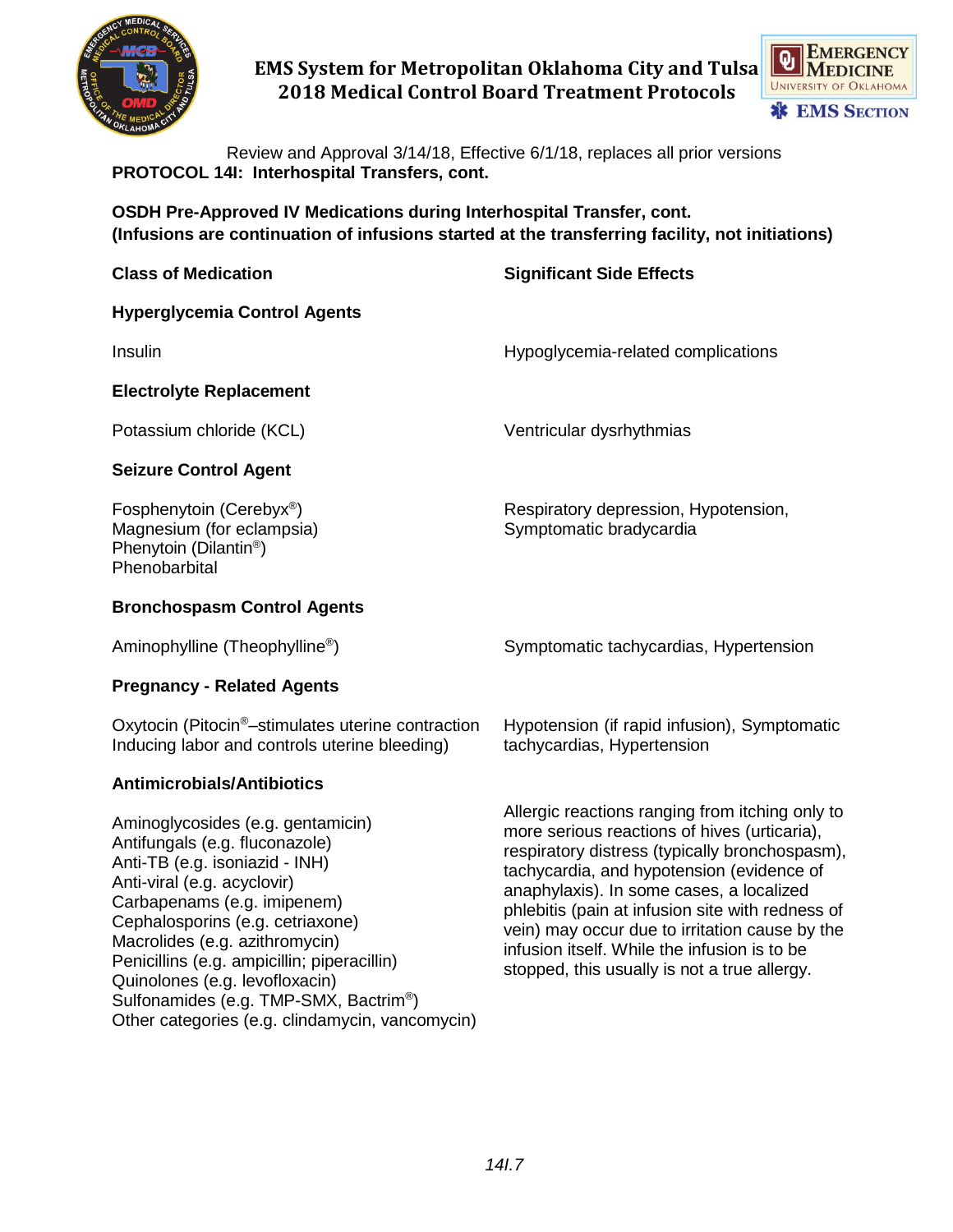



Review and Approval 3/14/18, Effective 6/1/18, replaces all prior versions **PROTOCOL 14I: Interhospital Transfers, cont.**

**Priority and Timing for Interfacility Transfer Requests:**

**Priority 1 Clinical Condition – Immediate Life Critical Intervention at Receiving Hospital Facility Time Standard is 911 Call to Arrival = Response 10:59 or less with use of Red Lights & Sirens (RLS)**

**Once ambulance is assigned cannot be re-assigned unless closer unit and only one reassignment total**

- Acute ST Elevation Myocardial Infarct Transferring Facility – No Interventional Cardiology Receiving Facility – Interventional Cardiology/Cardiac Cath Lab
- Acute Thromboembolic Stroke Transferring Facility – No Interventional Neurology Receiving Facility – Interventional Neurology & Procedure Imminent
- Acute Aortic Dissection

Transferring Facility – No Vascular Surgery Receiving Facility – Vascular Surgery & Surgery Imminent

- Acute GI Bleeding with Hemodynamic Instability Transferring Facility – No Gastrointestinal/Colorectal Capability Receiving Facility – Gastrointestinal/Colorectal Capability and Endoscopy Imminent
- Acute Amputation with Limb Salvage Attempt/Limb Ischemia/Arterial Occlusions Transferring Facility – No Vascular Surgery/Interventional Radiology Receiving Facility – Vascular Surgery/Interventional Radiology and Intervention Imminent
- Suspected or Confirmed Ectopic Pregnancy with Hemodynamic Instability Transferring Facility – No Obstetric Surgery Receiving Facility – Obstetric Surgery & Surgery Imminent
- Active Labor with Evidence for Complicated Delivery Breech/Limb Position by Ultrasound Transferring Facility – No Obstetric Surgery Receiving Facility – Obstetric Surgery & Surgery Imminent
- Acute Angle Closure Glaucoma/Acute Retinal Artery Occlusion/Acute Vision Loss Imminent Transferring Facility – No Ophthalmology Receiving Facility – Ophthalmology & Intervention Imminent
- Level I/II Trauma with Hemodynamic Instability Transferring Facility – No Trauma Surgery/Capability Receiving Facility – Trauma Surgery/Capability

**Priority 2 Clinical Condition – No Immediate Time Critical Intervention at Receiving Hospital Facility Time Standard is 911 Call to Arrival = Response 24:59 or less without use of Red Lights & Sirens**